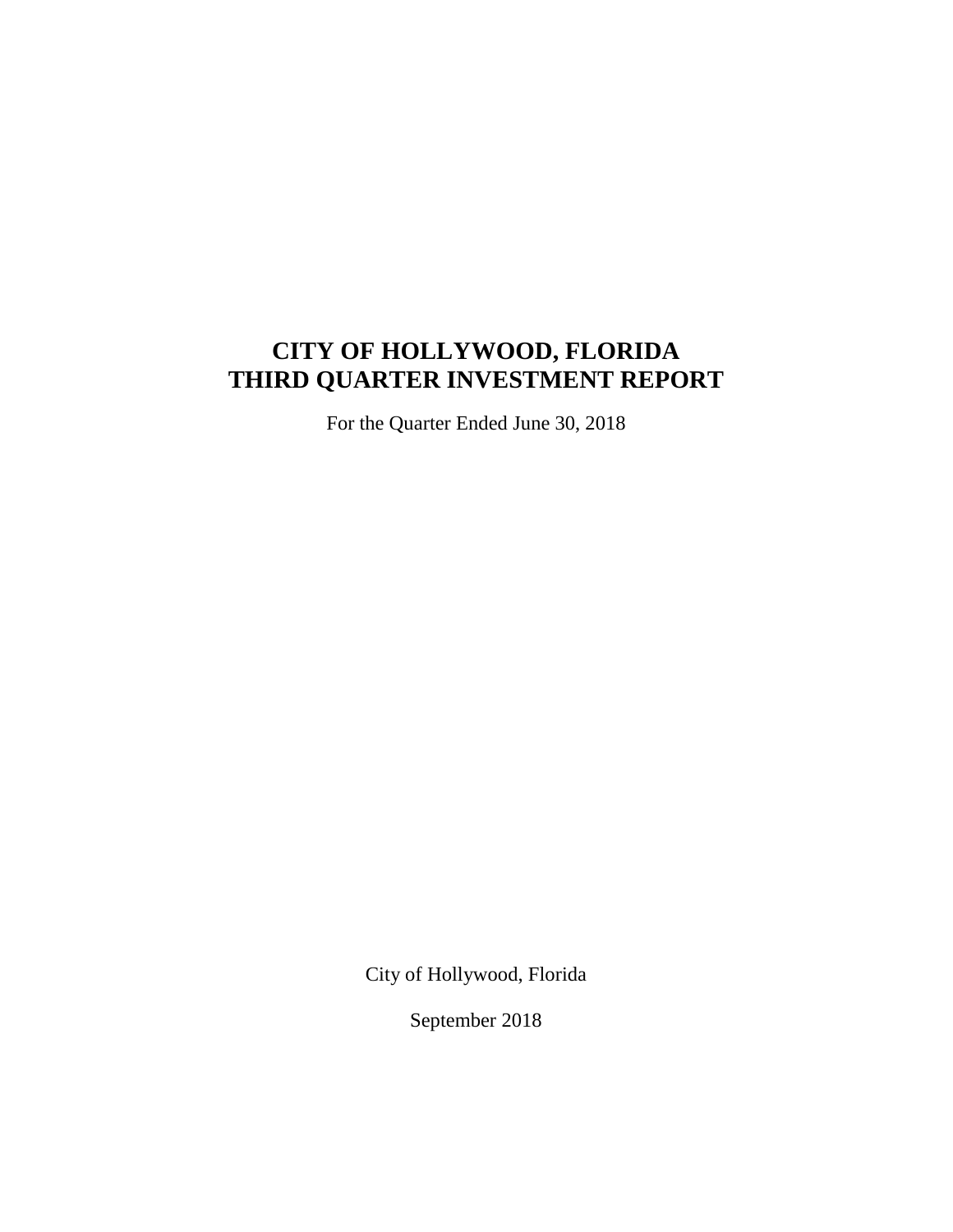## **CITY OF HOLLYWOOD, FLORIDA SUMMARY OF QUARTERLY INVESTMENT AND EARNINGS ACTIVITY**

The following is a comparison of the City's investments (by type) and earnings at June 30, 2018 and June 30, 2017:

|                                       | At 06/30/18 |               | At 06/30/17        |               |  |  |
|---------------------------------------|-------------|---------------|--------------------|---------------|--|--|
| <b>Investment Type</b>                | In Millions | % of Total    | <b>In Millions</b> | % of Total    |  |  |
| <b>Demand Deposits</b>                | \$96.2      | 24%           | \$76.1             | 20%           |  |  |
| U.S. Instrumentalities                | 55.0        | 13%           | 55.0               | 15%           |  |  |
| <b>Certificate of Deposit</b>         | 152.9       | 37%           | 144.1              | 38%           |  |  |
| <b>Money Market Account</b>           | 83.0        | 20%           | 100.8              | 27%           |  |  |
| <b>LGIP</b>                           | 25.1        | 6%            | $\theta$           | $0\%$         |  |  |
|                                       | \$412.2     | 100%          | \$376.1            | 100%          |  |  |
|                                       |             |               |                    |               |  |  |
| <b>Av. Investment Bal For Quarter</b> |             | \$418,258,889 |                    | \$383,327,560 |  |  |
| <b>Interest For the Quarter</b>       |             | \$1,685,322   | S.                 | 986,468       |  |  |
| <b>Interest Year-To-Date</b>          |             | \$4,129,253   |                    | \$2,515,721   |  |  |
| <b>Portfolio Average Yield:</b>       |             |               |                    |               |  |  |
| For the Quarter                       |             | 1.62%         |                    | 1.03%         |  |  |
| Year-To-Date                          |             | 1.37%         |                    | 0.93%         |  |  |
| <b>Av. 91-Day Treasury Bill Rate:</b> |             |               |                    |               |  |  |
| For the Quarter                       |             | 1.84%         |                    | 0.89%         |  |  |
| Year-To-Date                          |             | 1.54%         |                    | 0.64%         |  |  |
| <b>Average Fed Funds Rate:</b>        |             |               |                    |               |  |  |
| For the Quarter                       |             | 1.74%         |                    | 0.95%         |  |  |
| Year-To-Date                          |             | 1.46%         |                    | 0.70%         |  |  |

All year-to-date information shown above is presented on a fiscal year basis.

The City of Hollywood's goal for overall investment performance is to regularly exceed the average rate for 91-day U.S. Treasury Bills and the average Fed Funds rate, which are considered benchmarks for riskless investment transactions and minimum standards to measure the portfolio's overall rate of return.

Schedules 1, 2 and 3, as follows, provide further detail regarding the above information. Schedule 4 provides a short glossary of terms.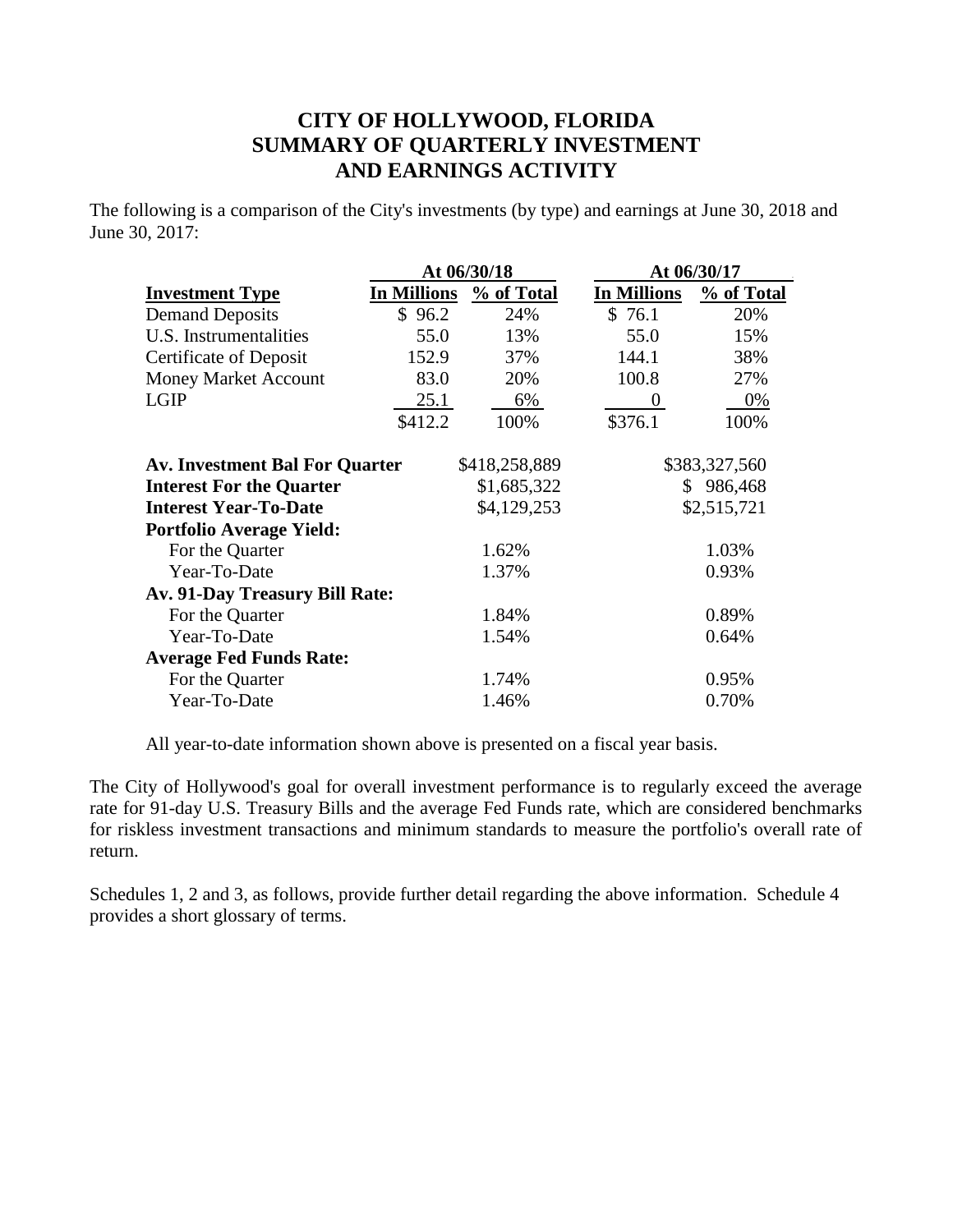### **CITY OF HOLLYWOOD, FLORIDA SCHEDULE 1 INVESTMENT PORTFOLIO SUMMARY BY INVESTMENT TYPE**

|                                                 | AT JUNE 30, 2018  |               | <b>AT JUNE 30, 2017</b> |      |  |
|-------------------------------------------------|-------------------|---------------|-------------------------|------|--|
| <b>INVESTMENT TYPE</b>                          | <b>Book Value</b> | $\frac{0}{0}$ | <b>Book Value</b>       | %    |  |
| <b>DEMAND DEPOSITS, INTEREST BEARING</b>        |                   |               |                         |      |  |
| Pooled                                          | 36,471,707        |               | 46,690,642              |      |  |
| <b>SRF Loan Debt Service</b>                    | 1,786,095         |               | 1,906,080               |      |  |
| <b>SRF Loan Repayment Reserve</b>               | 650,969           |               | 643,003                 |      |  |
| 2010 Water & Sewer Bonds - DS Reserve           | 3,002,762         |               | 2,966,017               |      |  |
| 2010 Water & Sewer Bonds - Wells Fargo          | 296,449           |               | 294,058                 |      |  |
| 2015 Bch CRA Bonds Account                      | 8,332,924         |               | 11,824,559              |      |  |
| 2015 Bch CRA Bonds Acct Debt Svc Res            | 5,649,413         |               | 5,580,280               |      |  |
| 2016A CAP IMP REV REF Bonds                     | 3,597,667         |               | 6,230,879               |      |  |
| <b>CRA Beach</b>                                | 17,309,437        |               | 0                       |      |  |
| <b>Hollywood Beach CRA</b>                      | 19,069,825        |               | 0                       |      |  |
| <b>Total Demand Deposits</b>                    | 96,167,249        | 24%           | 76,135,517              | 20%  |  |
| <b>U.S. INSTRUMENTALITIES:</b>                  |                   |               |                         |      |  |
| Pooled                                          | 55,000,000        |               | 55,000,000              |      |  |
| <b>Total U.S. Instrumentalities</b>             | 55,000,000        | 13%           | 55,000,000              | 15%  |  |
| <b>CERTIFICATE OF DEPOSIT:</b>                  |                   |               |                         |      |  |
| Pooled                                          | 152,930,510       |               | 144,090,915             |      |  |
| <b>Total Certificate of Deposit</b>             | 152,930,510       | 37%           | 144,090,915             | 38%  |  |
| <b>MONEY MARKET:</b>                            |                   |               |                         |      |  |
| Pooled                                          | 66,395,451        |               | 89,615,437              |      |  |
| 2003 Water & Sewer Rate Stabilization Fund      | 10,000,000        |               | 10,000,000              |      |  |
| DT CRA Note 2015 Series-TIAA Bank               | (15)              |               | 1,265,799               |      |  |
| CRA Downtown-TIAA Bank                          | 6,582,429         |               | 0                       |      |  |
| <b>Total Money Market</b>                       | 82,977,865        | 20%           | 100,881,236             | 27%  |  |
| <b>Local Government Investment Pool (LGIP):</b> |                   |               |                         |      |  |
| Pooled                                          | 25,091,274        |               |                         |      |  |
| <b>Total LGIP</b>                               | 25,091,274        | 6%            |                         | 0%   |  |
| <b>TOTAL INVESTMENTS</b>                        | 412,166,898       | 100%          | 376,107,668             | 100% |  |
|                                                 |                   |               |                         |      |  |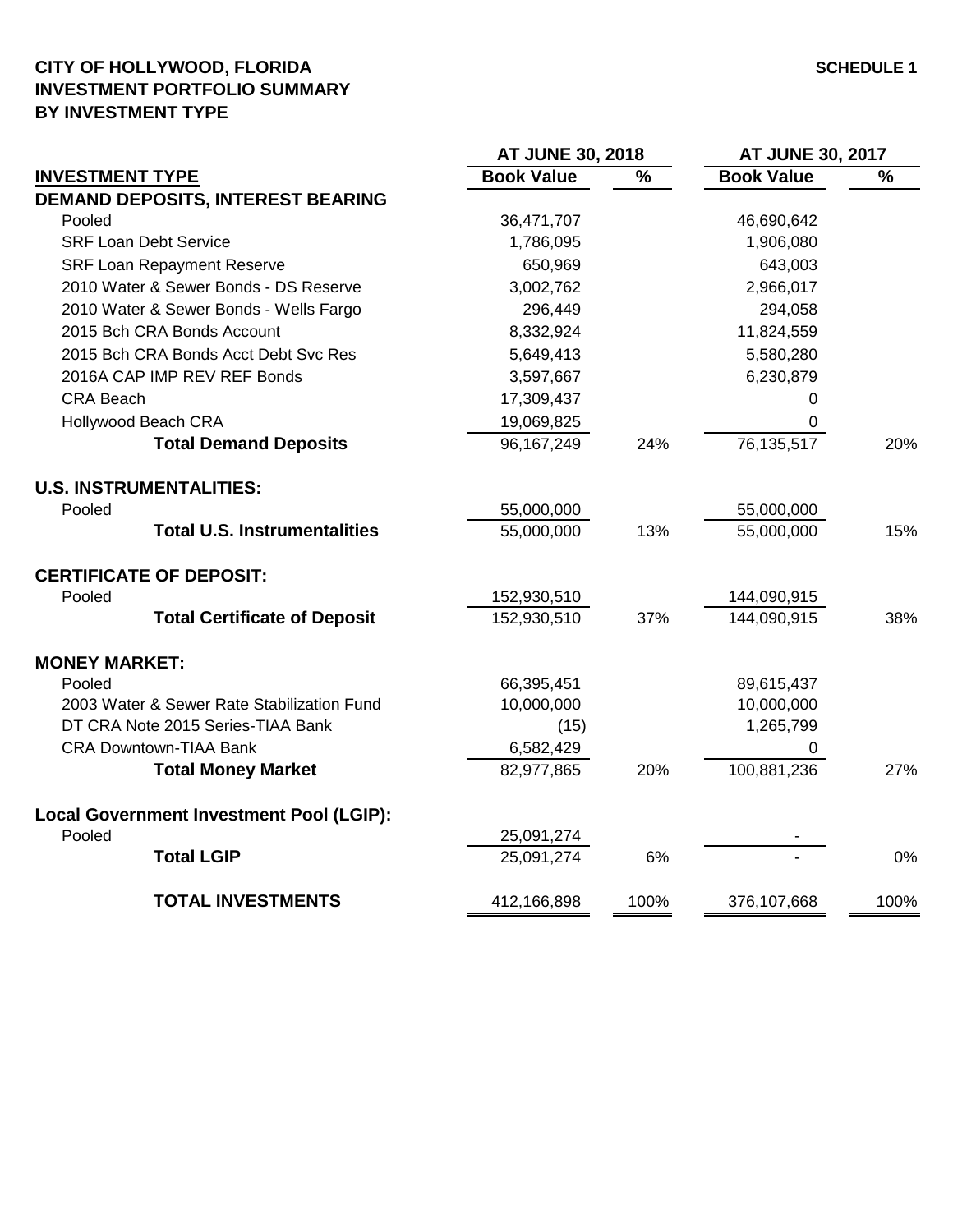#### **CITY OF HOLLYWOOD, FLORIDA SCHEDULE 1A INVESTMENT PORTFOLIO SUMMARY Pooled Investments vs. Restricted Use**

|                                            | <b>AT JUNE 30, 2018</b> |      | <b>AT JUNE 30, 2017</b> |      |  |
|--------------------------------------------|-------------------------|------|-------------------------|------|--|
| <b>INVESTMENT TYPE</b>                     | <b>Book Value</b>       | %    | <b>Book Value</b>       | %    |  |
| <b>POOLED INVESTMENTS:</b>                 |                         |      |                         |      |  |
| <b>DEMAND DEPOSITS</b>                     | 36,471,707              | 9%   | 46,690,642              | 12%  |  |
| <b>U.S. INSTRUMENTALITIES</b>              | 55,000,000              | 13%  | 55,000,000              | 15%  |  |
| <b>CERTIFICATE OF DEPOSIT</b>              | 152,930,510             | 37%  | 144,090,915             | 38%  |  |
| <b>MONEY MARKET</b>                        | 66,395,451              | 16%  | 89,615,437              | 24%  |  |
| <b>LGIP</b>                                | 25,091,274              | 6%   |                         |      |  |
| <b>Total Pooled Investments</b>            | 335,888,942             | 81%  | 335,396,994             | 89%  |  |
| <b>RESTRICTED USE:</b>                     |                         |      |                         |      |  |
| <b>DEMAND DEPOSITS</b>                     |                         |      |                         |      |  |
| <b>SRF Loan Debt Service</b>               | 1,786,095               |      | 1,906,080               |      |  |
| <b>SRF Loan Repayment Reserve</b>          | 650,969                 |      | 643,003                 |      |  |
| 2010 Water & Sewer Bonds - DS Reserve      | 3,002,762               |      | 2,966,017               |      |  |
| 2010 Water & Sewer Bonds - Wells Fargo     | 296,449                 |      | 294,058                 |      |  |
| 2015 Bch CRA Bonds Account-FCB             | 8,332,924               |      | 11,824,559              |      |  |
| 2015 Bch CRA Bonds Acct Debt Svc Res-FCB   | 5,649,413               |      | 5,580,280               |      |  |
| 2016A CAP IMP REV REF Bonds-FCB            | 3,597,667               |      | 6,230,879               |      |  |
| CRA Beach-FCB                              | 17,309,437              |      | 0                       |      |  |
| Hollywood Beach CRA-Wells Fargo            | 19,069,825              |      | 0                       |      |  |
| <b>Total Demand Deposits</b>               | 59,695,542              | 15%  | 29,444,876              | 8%   |  |
| <b>U.S. INSTRUMENTALITIES</b>              |                         |      |                         |      |  |
|                                            |                         |      |                         |      |  |
| <b>Total U.S. Instrumentalities</b>        |                         | 0%   |                         | 0%   |  |
| <b>MONEY MARKET</b>                        |                         |      |                         |      |  |
| 2003 Water & Sewer Rate Stabilization Fund | 10,000,000              |      | 10,000,000              |      |  |
| DT CRA Note 2015 Series-TIAA Bank          | (15)                    |      | 1,265,799               |      |  |
| <b>CRA Downtown-TIAA Bank</b>              | 6,582,429               |      |                         |      |  |
| <b>Total Money Market</b>                  | 16,582,414              | 4%   | 11,265,799              | 3%   |  |
| <b>Total Restricted Use</b>                | 76,277,956              | 19%  | 40,710,675              | 11%  |  |
|                                            |                         |      |                         |      |  |
| <b>TOTAL INVESTMENTS</b>                   | 412,166,898             | 100% | 376,107,669             | 100% |  |
|                                            |                         |      |                         |      |  |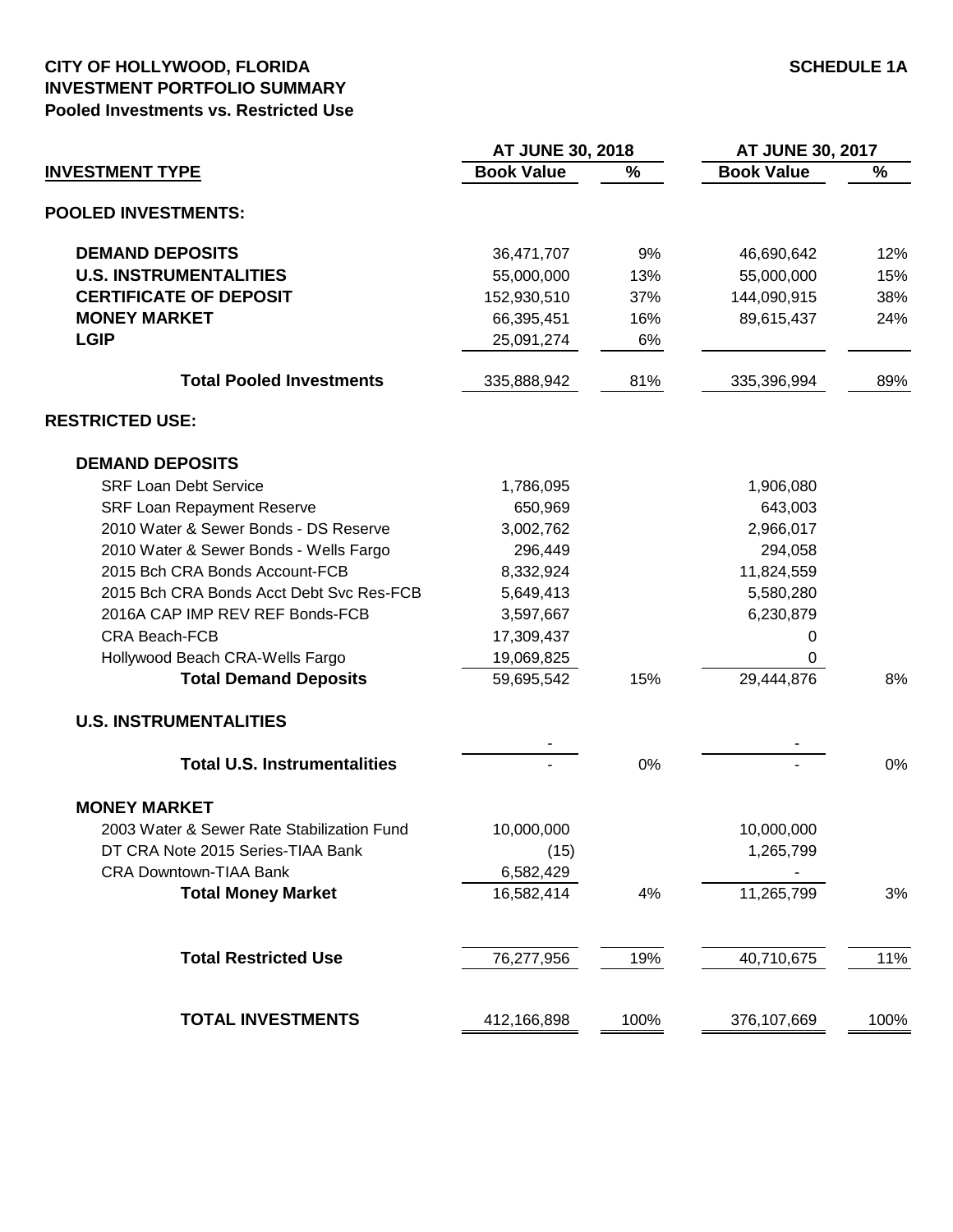#### **CITY OF HOLLYWOOD, FLORIDA SCHEDULE 2 U.S. SECURITIES HELD AT JUNE 30, 2018**

| <b>INVESTMENT TYPE</b>         | <b>Maturity</b><br><b>Date</b> | <b>Stated</b><br><b>Interest</b><br>Rate | Yield<br>To<br><b>Maturity</b> | Par<br><b>Value</b> | <b>Book</b><br><b>Value</b> | <b>Market</b><br>Value |
|--------------------------------|--------------------------------|------------------------------------------|--------------------------------|---------------------|-----------------------------|------------------------|
| <b>U.S. INSTRUMENTALITIES:</b> |                                |                                          |                                |                     |                             |                        |
| Purchased FFCB Note 05/16/16   | 05/16/19                       | 1.170%                                   | 1.170%                         | 10,000,000          | 10,000,000                  | 9,899,880              |
| Purchased FHLMC Note 06/14/16  | 06/14/19                       | 1.280%                                   | 1.280%                         | 5,000,000           | 5,000,000                   | 4,948,790              |
| Purchased FNMA Note 06/21/16   | 06/21/19                       | 1.375%                                   | 1.375%                         | 10,000,000          | 10,000,000                  | 9,896,300              |
| Purchased FHLMC Note 08/23/16  | 08/23/19                       | 1.300%                                   | 1.300%                         | 5,000,000           | 5,000,000                   | 4,928,040              |
| Purchased FFCB Note 10/24/16   | 10/24/19                       | 1.210%                                   | 1.210%                         | 5,000,000           | 5,000,000                   | 4,903,890              |
| Purchased FFCB Note 12/27/16   | 12/27/19                       | 1.700%                                   | 1.700%                         | 10,000,000          | 10,000,000                  | 9,856,190              |
| Purchased FHLMC Note 12/30/16  | 12/30/19                       | 1.500%                                   | 1.500%                         | 10,000,000          | 10,000,000                  | 9,828,510              |
| Total U.S. Instrumentalities   |                                |                                          |                                | 55,000,000          | 55,000,000                  | 54,261,600             |
| <b>TOTAL U.S. SECURITIES</b>   |                                |                                          |                                | 55,000,000          | 55,000,000                  | 54,261,600             |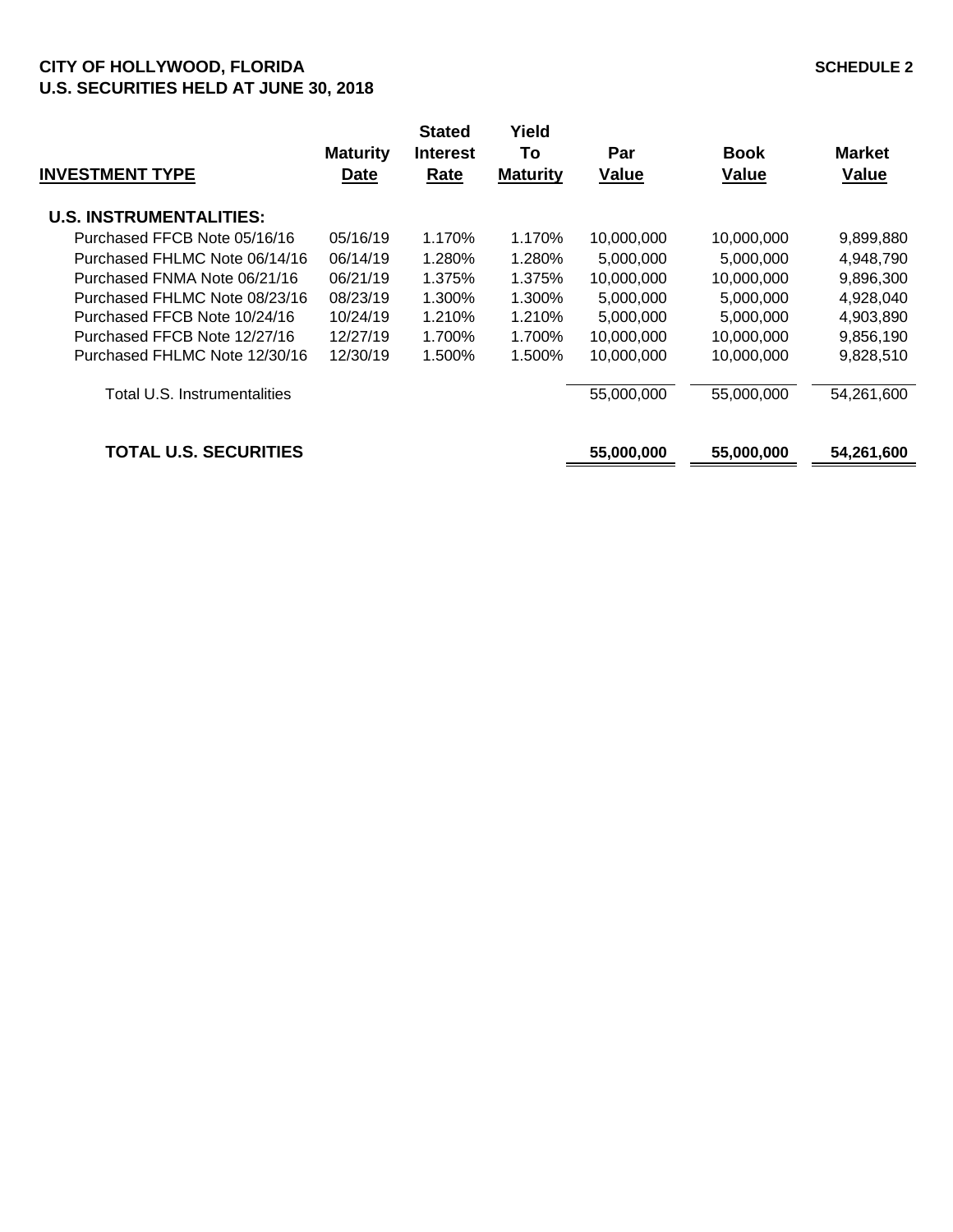#### **CITY OF HOLLYWOOD, FLORIDA INVESTMENT INCOME SUMMARY SCHEDULE 3 AT JUNE 30, 2018**

|                                                                 | <b>INTEREST INCOME</b>        |                        |                                    |                        |                      | <b>WEIGHTED AVG YLD</b> |                   |  |
|-----------------------------------------------------------------|-------------------------------|------------------------|------------------------------------|------------------------|----------------------|-------------------------|-------------------|--|
| <b>INVESTMENT TYPE</b>                                          | <b>BALANCE AT</b><br>06/30/18 | <b>YTD</b><br>06/30/18 | % OF<br><b>TOTAL</b>               | <b>QTR</b><br>06/30/18 | % OF<br><b>TOTAL</b> | YTD*<br>06/30/18        | QTD**<br>06/30/18 |  |
| <b>DEMAND DEPOSITS, INTEREST BEARING:</b>                       |                               |                        |                                    |                        |                      |                         |                   |  |
| Pooled (Wells Fargo)<br>18,729,976                              |                               | 414,889                |                                    | 153,641                |                      |                         |                   |  |
| (TD Bank)<br>404,298                                            |                               | 1,363                  |                                    | 521                    |                      |                         |                   |  |
| Pooled (Florida Community Bank)<br>17,337,433                   | 36,471,707                    | 103,740                |                                    | 60,353                 |                      |                         |                   |  |
| <b>SRF Loan Debt Service</b>                                    | 1,786,095                     | 20,718                 |                                    | 8,370                  |                      |                         |                   |  |
| <b>SRF Loan Repayment Reserve</b>                               | 650,969                       | 6,532                  |                                    | 2,680                  |                      |                         |                   |  |
| 2010 Water Sewer Bonds - DS Reserve                             | 3,002,762                     | 30,553                 |                                    | 12,781                 |                      |                         |                   |  |
| 2010 Water Sewer Bonds - Wells Fargo                            | 296,449                       | 1,854                  |                                    | 583                    |                      |                         |                   |  |
| 2015 Bch CRA Bonds Account- FCB                                 | 8,332,924                     | 100,437                |                                    | 39,289                 |                      |                         |                   |  |
| 2015 Bch CRA Bonds Acct Debt Svc Res- FCB                       | 5,649,413                     | 57,481                 |                                    | 24,046                 |                      |                         |                   |  |
| 2016A CAP IMP REV REF Bonds- FCB                                | 3,597,667                     | 45,801                 |                                    | 16,852                 |                      |                         |                   |  |
| CRA Beach-FCB                                                   | 17,309,437                    | 262,130                |                                    | 95,656                 |                      |                         |                   |  |
| CRA BCH-Wells Fargo                                             | 19,069,825                    | 112,187                |                                    | 70,024                 |                      |                         |                   |  |
| <b>Total Demand Deposits</b>                                    | 96, 167, 249                  | 1,157,685              | 28%                                | 484,795                | 29%                  | 0.393%                  | 0.501%            |  |
| <b>U.S. INSTRUMENTALITIES:</b>                                  |                               |                        |                                    |                        |                      |                         |                   |  |
| Pooled                                                          | 55,000,000                    | 573,591                |                                    | 191,000                |                      |                         |                   |  |
| <b>Total U.S. Instrumentalities</b>                             | 55,000,000                    | 573,591                | 14%                                | 191,000                | 11%                  | 0.194%                  | 0.153%            |  |
| <b>CERTIFICATE OF DEPOSIT;</b>                                  |                               |                        |                                    |                        |                      |                         |                   |  |
| Pooled                                                          | 152,930,510                   | 1,438,323              |                                    | 583,494                |                      |                         |                   |  |
| <b>Total Certificate of Deposit</b>                             | 152,930,510                   | 1,438,323              | 35%                                | 583,494                | 35%                  | 0.497%                  | 0.550%            |  |
| <b>MONEY MARKET:</b>                                            |                               |                        |                                    |                        |                      |                         |                   |  |
| Pooled (BankUnited)                                             | 4,278,422                     | 120,040                |                                    | 36,222                 |                      |                         |                   |  |
| Pooled (City National Bank)                                     | 26,561,376                    | 312,800                |                                    | 114,016                |                      |                         |                   |  |
| 2003 Water & Sewer Rate Stabilization Fund                      | 10,000,000                    | 99,964                 |                                    | 39,888                 |                      |                         |                   |  |
| DT CRA Note 2015 Series (TIAA Bank)                             | (15)                          | 3,199                  |                                    | 64                     |                      |                         |                   |  |
| CRA Downtown (TIAA Bank)                                        | 6,582,429                     | 54,858                 |                                    | 22,446                 |                      |                         |                   |  |
| Pooled (TIAA Bank)                                              | 241,703                       | 90,538                 |                                    | 13,738                 |                      |                         |                   |  |
| Pooled (Iberia Bank)                                            | 25,290,115                    | 163,146                |                                    | 84,548                 |                      |                         |                   |  |
| Pooled (Leumi Bank)                                             | 10,023,835                    | 23,835                 |                                    | 23,835                 |                      |                         |                   |  |
| <b>Total Money Market</b>                                       | 82,977,865                    | 868,380                | 21%                                | 334,759                | 20%                  | 0.273%                  | 0.316%            |  |
| <b>Local Government Investment Pool (LGIP):</b>                 |                               |                        |                                    |                        |                      |                         |                   |  |
| Pooled (FLCLASS)                                                | 25,091,274                    | 91,274                 |                                    | 91,274                 |                      |                         |                   |  |
| <b>Total LGIP</b>                                               | 25,091,274                    | 91,274                 | 2%                                 | 91,274                 | 5%                   | 0.013%                  | 0.100%            |  |
| <b>TOTAL INVESTMENTS</b>                                        | 412,166,898                   | 4,129,253              | 100%                               | 1,685,322              | 100%                 | 1.370%                  | 1.620%            |  |
| Note: Interest does not reflect change in FV of investments and |                               |                        | <b>BENCHMARKS (Average Rates):</b> |                        |                      | YTD*                    | QTD**             |  |
| arbitrage rebate liabilities.                                   |                               | 91 Day Treasury Bill:  |                                    |                        |                      | 1.54%                   | 1.84%             |  |
|                                                                 |                               | Fed Funds Rate:        |                                    |                        |                      | 1.46%                   | 1.74%             |  |